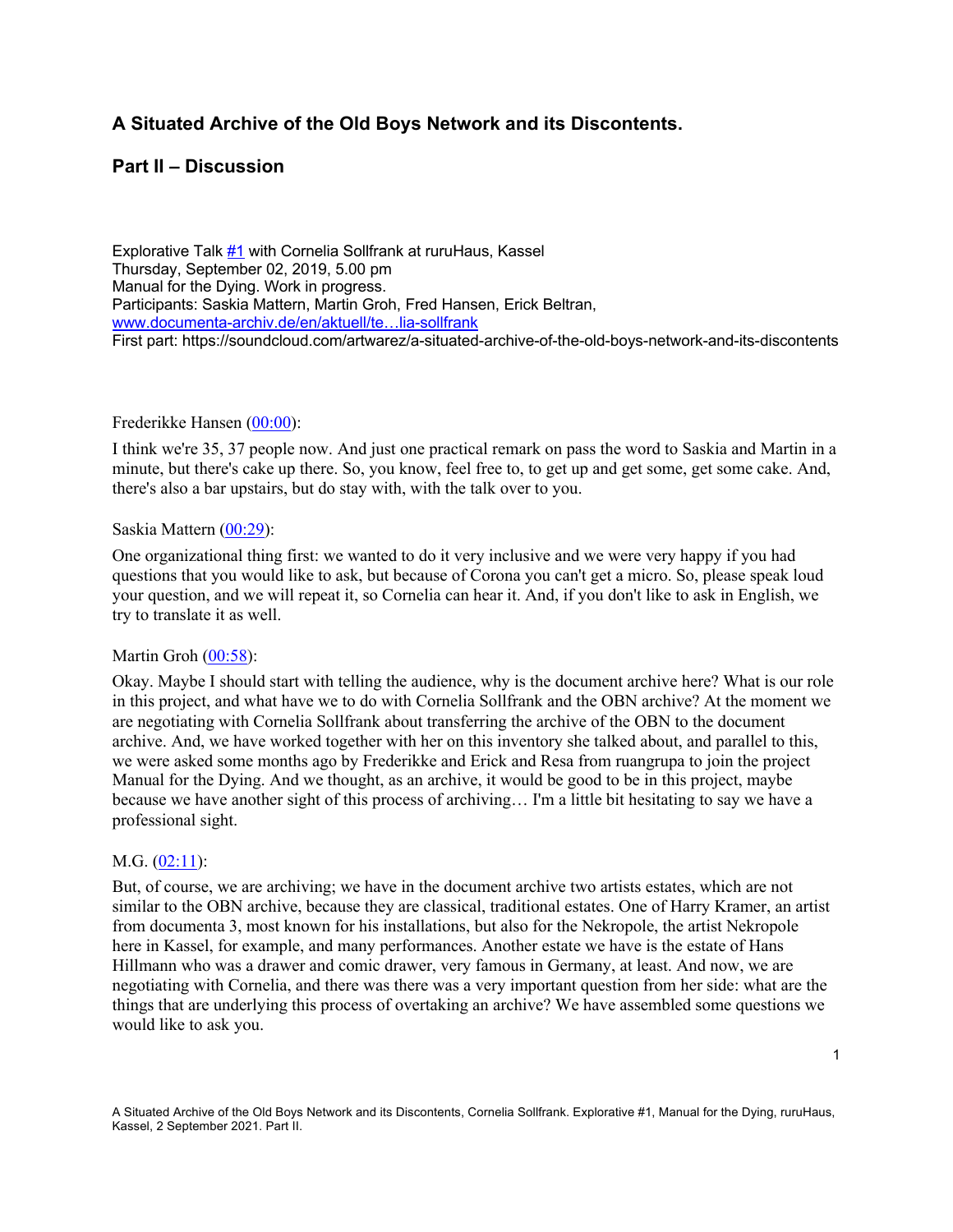#### M.G. (03:20):

Maybe, we can by this answer your question. For us, also in the discussion, in the Manual for the Dying group, it was very important to ask, which consideration did you have in the active time of Old Boys Network to prepare, to preserve the material? Had you any considerations at all about the future of your archive, and how to deal with it? Because, with the manual, one of the aims of the manual, I think, is to give a manual, a "Handreichung" as we say in German, to artists, how to, to deal with their work and preparing it for the future during their life. And, of course, this also concerns, artist groups, and art collectives. So that is my first question to you.

### Cornelia Sollfrank (04:24):

I'm not sure, if I completely remember everything, because it's a long time ago, but I'm not aware of anything, I have to say. A quite a funny thing that happened was in the process of the interviews that we are currently also doing as part of the archiving process to make it more inclusive, we also ask former members of the Old Boys Network – Malin [Kuht] developed a questionnaire and she conducts the interviews – And I had a conversation with a former member of OBN, and I had completely forgotten about that. And she said, don't you remember when we ended, when you stopped working in 2001, we had the idea to make a time capsule, to make a really big box and put everything, and also to write a statement of what we think where weswill be and how things will be in 20 years time. [Laughs]

### C.S. (05:20):

It's quite funny, because now it's exactly 20 years. Unfortunately, we did not do this time capsule. It would have been fun to do it, but no, I have to say we did not actively think [about the future]. I mentioned these documentary videos from the last conference. This was probably a very serious attempt to capture something, but also, as I said, it was never evaluated or transcribed or anything, but at least, it's there, and this was just sitting in this box and no one touched it until recently. Luckily, we still have the old OBN website, the OBN.org website that we also luckily built in plain HTML. So it's still functional. Of course, all the printed material is still there, but we never thought about a future. And I think it's also, you know, if you're young and excited and you think you're part of something really cool that is changing the world…

### C.S. (06:29):

… it's totally uncool to think about the future and documentation and all of that, because you live in the moment, and everything else is not cool. So, I think that was pretty much the spirit. And I would say from my experience with other artists, for many artists, this is exactly their spirit. And it's only very late, I mean, I'm now 61 years old, so I started not so long ago to realize that this state of mind that you're always excited about the new things that you're going to produce and completely forget about all the things that you already have done, that has changed a little bit when I started to say, okay, maybe change the perspective and look back and see what have you done and what is still there, what is preserved, and so on, what is accessible. And with that always comes this notion or this doubt, is it worth being archived?

### C.S. (07:40):

You know, is it really important enough? That's one aspect, you know, the self-doubt, I think is important. Not realizing that what you do in this moment is really so valuable that it needs to be preserved. And another aspect is the aspect of resources, because it's one aspect to do something, and it's another aspect to

2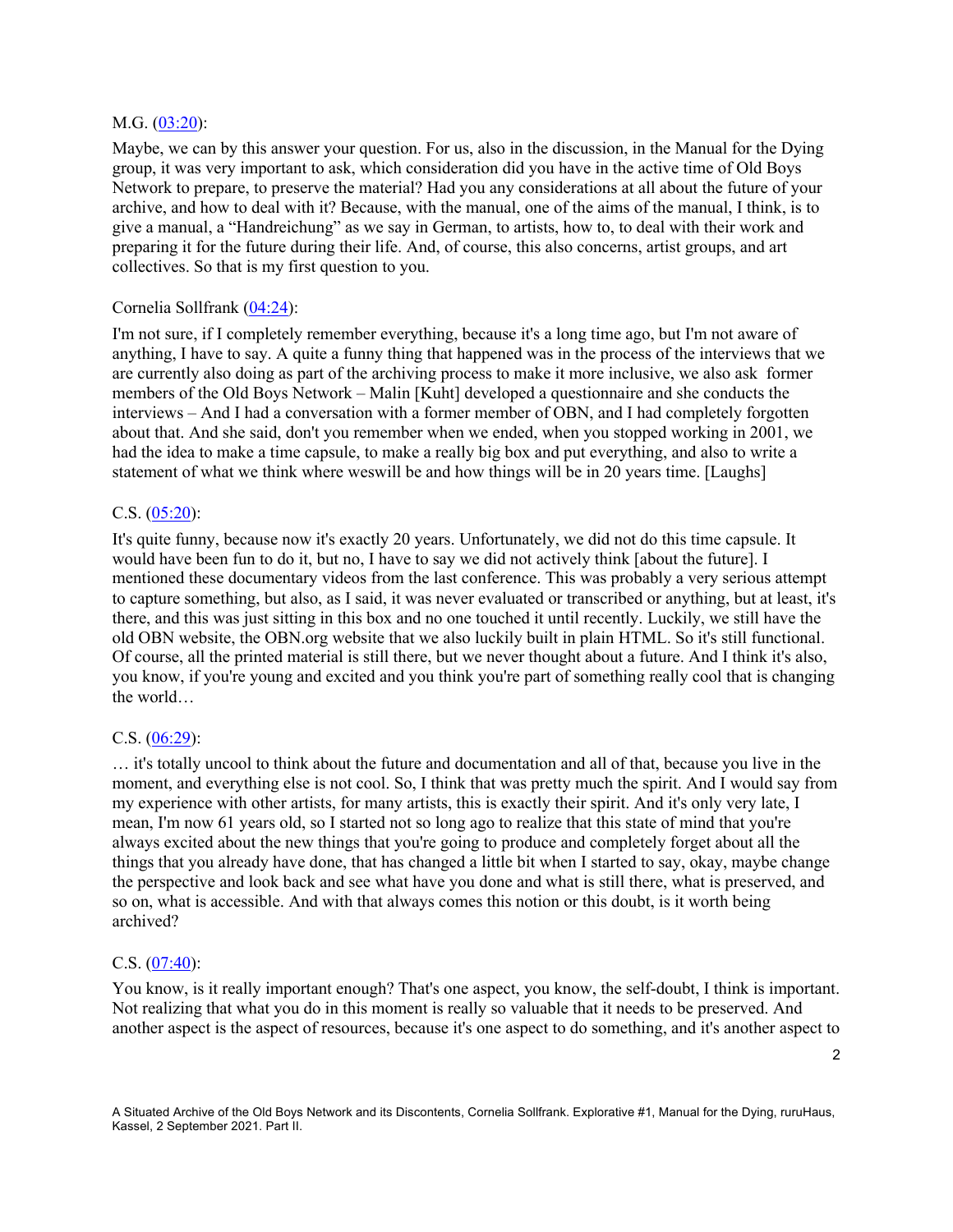really preserve things, to take the time, to dedicate the time and the concentration to document everything carefully. And I think this is something that any artists can subscribe to, because it's not something you're rewarded for from the art system. You're only rewarded for new work every half a year, or every year, and nothing else counts. So, I think it needs a real change in thinking and also valuing your own work and having/ giving resources to it, as well.

# $MG:$

Okay. Fred, do you have any questions? Or should we just continue?

# S.M. (08:55):

You just said that you were the only one who kept material from OBN? Or are there other artists who thought of documentation and stuff?

# C.S. (09:09):

That's something we are also trying to find out that the moment. We made a list of the participants, we contacted them and asked them for interviews. And it's also part of the interviews to pick an object or to pick something people want to talk about that tells a story, so to say. I'm sure that many of the Old Boys Network have some material, but I'm also sure that I'm the one who has the most comprehensive collection. So, of course, we also try in this process of collecting, bringing the material together to invite people, to also contribute their material. But we hesitated to send out this call because at the moment we don't very practically, we don't know yet where people should send it, because I definitely don't want to have it, here, in my studio. And, maybe if we made some progress with documenta archive, then we can ask people to send their stuff there. So, there will be other things as well.

### M.G. (10:20):

Yeah. You're already said that the OBN archive is still a living archive in a way, the website is still working. And, in our first talks with you, in our first negotiations, you said that it would be very important that we keep this archive living. And, of course, we in the documenta archive always projects with our estates, and we are working with them, we are making exhibitions, we have researchers working on these estates and heritages. We are preserving them. We are treating them via our restaurateurs, but what ... Of course, we will discuss with you in the future, in the next months, weeks, what are your thoughts about how we could keep your archive living, and you asked us, what will your role be in that.

# M.G. (11:36):

And, we also discussed in that, of course, we think when you are transfer the archive, the Old Boys Network archive to our archive a lot of the responsibility, in fact, the responsibility will pass on to us. For example, we, as a professional archive, ask you to give us the authority to evaluate. And that is always a question because that is a question of influence and power, who has the power to evaluate, and in the last consequence, it could, for example, mean that we – and that sounds terrible –, that we would destroy duplicates, for example. So, the process of cassation is not an everyday thing we do in the archive, but it's part of our work. So, how would you see your role in in the documenta archive concerning the Old Boys Network archive?

# C.S. (12:47):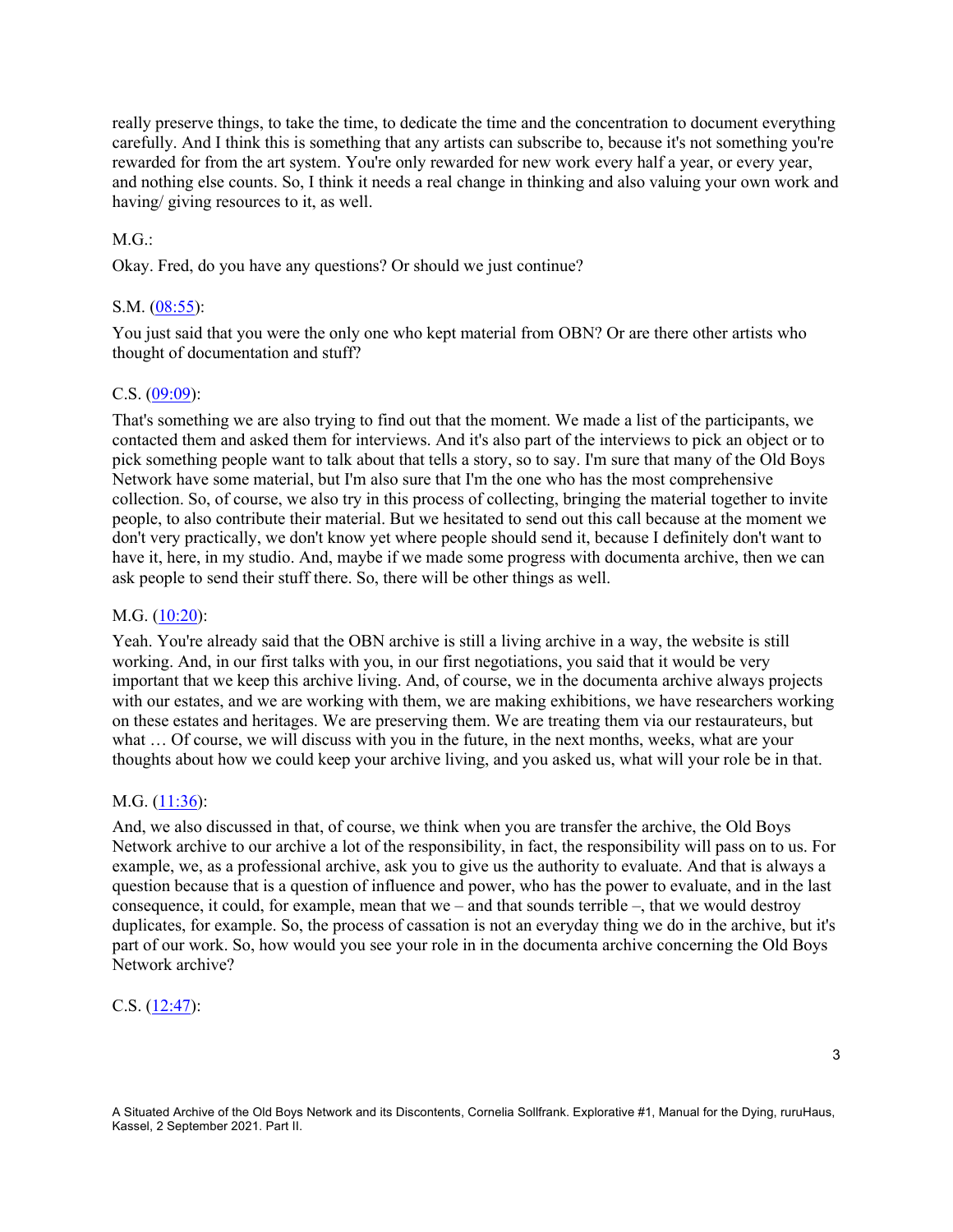Okay. So, this is a few different things. At first, I don't think so much that the OBN archive is a living archive, at the moment. I think that is something we are trying to make. The website is still working, and I know that it's being used by people, it's being accessed, but a living archive is for me, something else; it's something when we were talking or when we were conceiving this archiving project, we were thinking about this notion of living, and we built into the application, a budget to commission artists that we can select to work with the archive, to make something new out of the archive. So, that is for me, a living archive is when the material is not just sitting there and accessible, more or less easily, but when there is an activity from the side of the archive, who is hosting, to constantly work with the material, to embed it, to connect it to new discourses, and so on. This is a question, first of all, of resources, I think. It needs to be a decision to dedicate some resources to that.

### C.S.  $(14:10)$ :

Then it's a possibility. For us, it was an interesting idea, as I mentioned earlier, because, you know, the Old Boys Network was, in a way, international, but there were many parts of the world that we could not involve at the time. Therefore, we were thinking it would be really nice to have resources to commission artists and also activists, artist/activists, from different parts of the world to look at this material, and see what is the relevance for them today, and then see what the outcomes are, discuss them, show them, et cetera. That is for me a living archive. So it's not just accessibility, but it's also an effort. And, and the work to deal with, to engage with the material. And what you said about the authority to evaluate, I was, I'm not completely sure, but maybe we can put this to the end. Regarding the role of document archive, different roles…

# C.S. (15:13):

For me, it's very important that the material is as accessible as possible. And that also has to do, … when we talk about an archive, what I show to you, is all the things, the material manifestations. But my idea, when I thought about the archive, was always, to have a digital archive. We have no idea yet how this is going to look like, how it should look like, so that it makes really sense, that it's not more locked up into some proprietary systems, but that it's really, that it remains open, technically open, but also legally open. And this is probably one of the most difficult points we have to discuss and negotiate, because I know from many public archives that they are very limited in terms of what they can provide in terms of open licenses and all of that, and the technology they can use.

### C.S. (16:12):

And this, again, has to do with accessibility, with the living character of an archive. It must be an archive that people from Africa are able to access if they can actually access the internet. And not only to people who have the resources to travel to the Kassel and go into the archive. So yeah, that would be a requirement: technical and legal openness. And of course, an interest in initiating people and discourses around the archive. And then I have this question to you, what you mean with the authority to evaluate, because I'm not entirely sure what you meant with "evaluating."

### S.M. (17:01):

I think, Martin wanted to say, the normal way is that things go to the archive, and there is the archivist, like me, who tries to understand all the stuff and then put some value to this stuff. Maybe, we don't need receipts, or maybe the receipts could be very interesting. The archivist is trying to think what kind of questions can be asked to the material, which material is worth being preserved. That was, what he meant.

4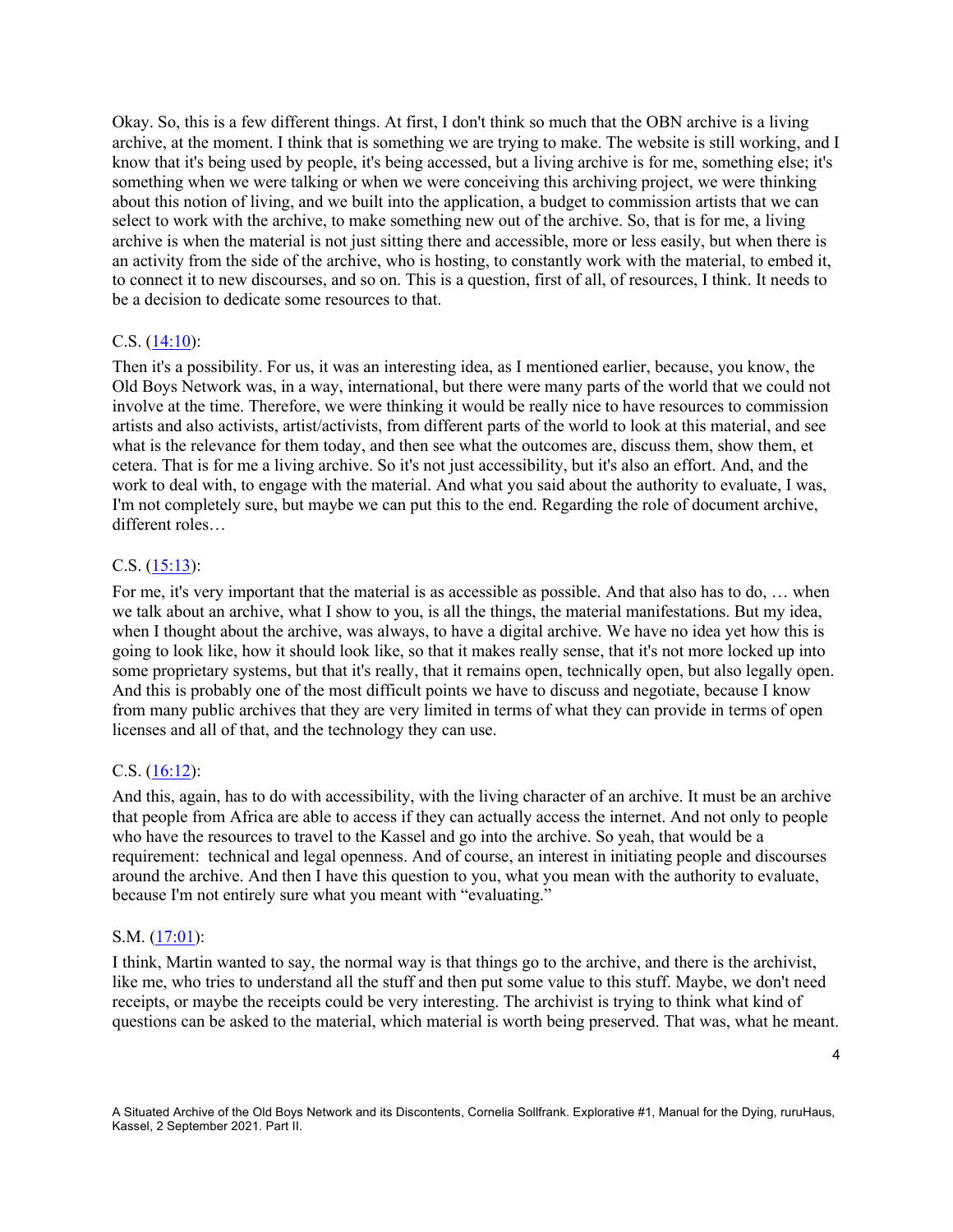### C.S. (17:36):

Yeah. But wouldn't it make sense if we do that together in a way, that we talk about things, because I have a lot of information that you will probably take you a long time to find out, not because I want to take away the authority from you, but also to help and to engage in a dialogue.

### S.M. (17:58):

Yeah, of course, it is always a dialogical thing. But in my history, I always made the experience that people are even more strict than the archivist. There are a lot of people who say, oh, it's not worth keeping this, I will throw it away, so you don't have to deal with it. And we say, oh, no, no, no, it's very interesting. Please keep it, we'll take care of it. Yeah. We are not a strict ones often; that's very interesting.

### C.S. (18:26):

Ja, ja, I can imagine. I know that as well. I often say, yeah, I often tend to throw away things as not relevant… I understand. Thank you.

### S.M.  $(18:36)$ :

I have a question: when you talked about dealing with the materials, you mentioned that you wish artists would create new stuff. And, that was the point where you took your focus on. Is dealing with the materials, for you, also the scientific dealing, like art historians, because you said there were a lot of misunderstandings of cyberfeminism and your work. And, is this the same level of dealing with material for you?

### C.S. (19:12):

This is a very delicate question. Okay, where to start? I think this has to be seen in this context that my experience with the Old Boys Network was that it was never perceived as an artistic practice, and aesthetic practice – to build this network. What was perceived by art historians was individual works and people that presented stuff within the network, but there was hardly anyone that was able to understand that this infrastructure, and basically it was a sort of infrastructure that we built, that this infrastructure building this infrastructure is also a form of aesthetic praxis. That's why I put such an emphasis on the "Organizational Aesthetics," because I always felt very misunderstood and also *not* understood and *not* seen and neglected by traditional art historians, and that is an experience that has been going on, you know, throughout my 25 years of artistic practice, because I always tended to make this kind of works that are outside the classical framework of an individual author and an original piece of art.

### C.S.  $(20:34)$ :

So, if you escape this framework, you fall through the criteria of classical art historians. And there may be a few art historians that are able to open up their thinking and try to grasp this praxis. But this is not very popular in art historical thinking, in the Western tradition, I have to say, which has been very predominant, of course. So, I have, say, a learned skepticism towards art history and art historians. I am still open, if anyone wants to talk to me, I am still alive, but I doubt that with the usual tools that they have at hand, how art historians think and how they are trained in the Western tradition, that they are really able to grasp this practice and to make sense of it. And this, you know, this is just an empirical finding. I always would have loved if it would not have been the case.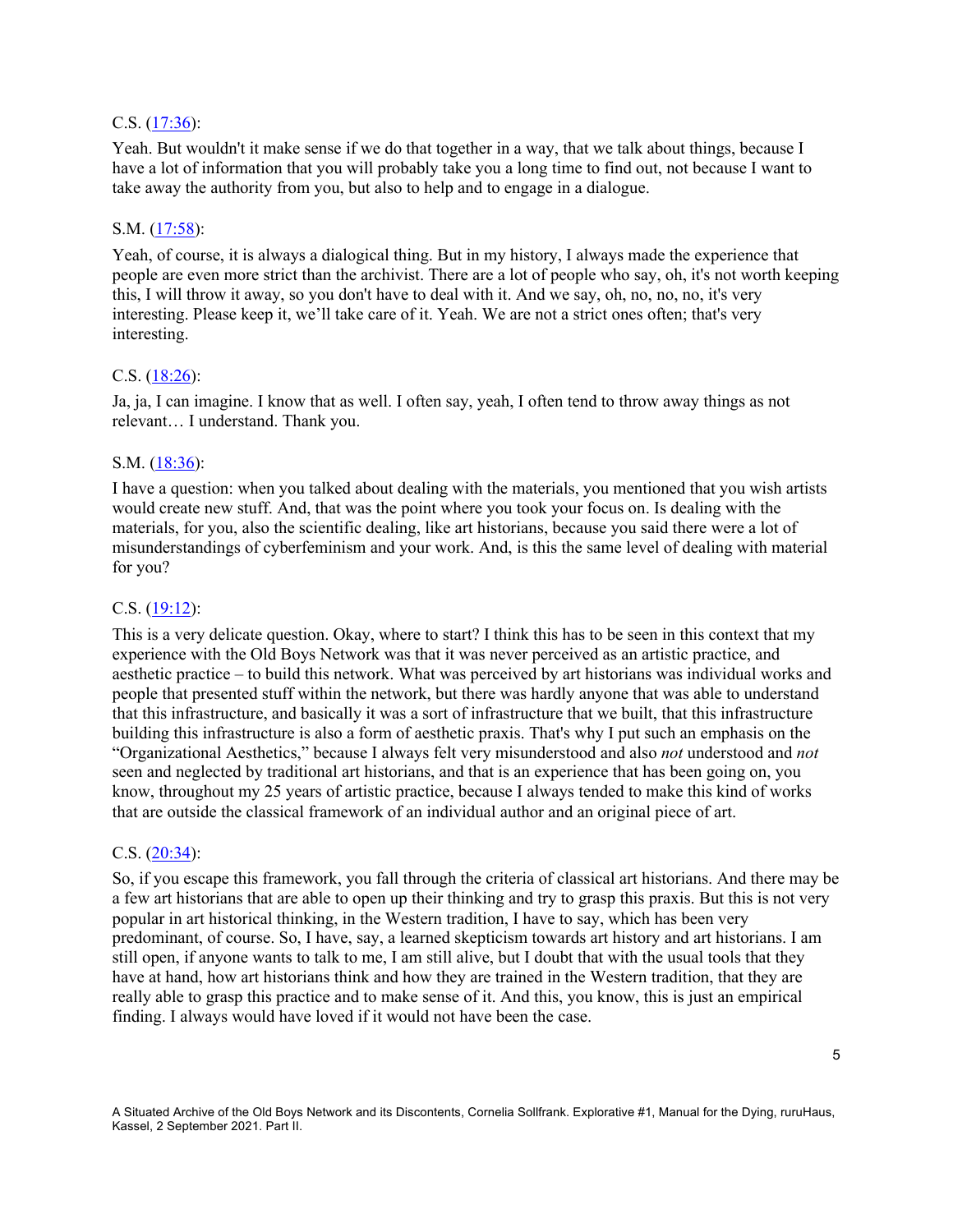### C.S. (21:37):

And even with our book *Aesthetics of the Commons*, we wanted to make a statement that this sort of practices, you know, that they should be considered as aesthetic practice. And we try to collect theory positions and build them together to make a really strong statement. It was extremely hard to find theoreticians that were interested and willing to engage in this experiment. It's still not very popular because it still doesn't give you a career as an art historian, if you work in this field. You're much better off, if you look for a successful artist in the art market and focus your work on that. So it's a very delicate issue, it's still a kind of a niche thing, and it often comes with this notion of, it's not really art…

#### C.S. (22:33):

… It's not really good art, and all these [resentments and biases] that are very powerful in the art world, still. I always try to engage in the art world, mainly also to use the resources of the art world, and to use the power of the artworld, to make things visible and to communicate things to a larger audience, but I've also made a lot of unpleasant experiences. So, I know the limits of the tools that people have and their interests. Well, to answer your question: I do not primarily think of art historians engaging with the material, before that, I would like to see other scientists, like sociologists, people like Judy Wajcman, or philosophers, you know, like Olga Goriunova, and people like that of whom I know they have a deep understanding of the field of technology, of networking, of political implications of self-organization; people like these from different disciplines, however, would look at the material and work with it. I would be totally thrilled to see what they are able to find and pick out. So, no, not only artists.

#### S.M.:

Thank you.

### E.B. (23:49):

Cornelia, you mentioned two things that, for me, are really appealing. By one side, you said that, the internet is an organism, but by other, you also mentioned that technology is not neutral. So, these things refer to the things that you were saying now, but, I wonder how do you do to, let's say, tell or understand who is telling the story, and where is the point when the discourse is told by forces that maybe you are incarnating, but suddenly you realize that are not coming from you.

#### C.S. (24:34):

Yeah. I, I'm not sure if I understand exactly what you mean, but I think one thing that became very clear in the last 20 years was that we were completely naive in the way that we approached technology in the nineties. We were really thinking of digital technology, digital network technology as empowering, empowering tools, so to say. And that was also the very strong belief system in the hacker world, basically the people that built the internet, the protocols underlying the internet that are still free. There is a very strong scene that is fighting to keep the basic elements of the infrastructure free, which they still are. On the other hand, we have now social media, we have all this platform capitalism, we have the very large search engines and software companies and all these dynamics and how they are operating worldwide, globally, how they are much more powerful than national governments, and all of that.

#### C.S. (25:46):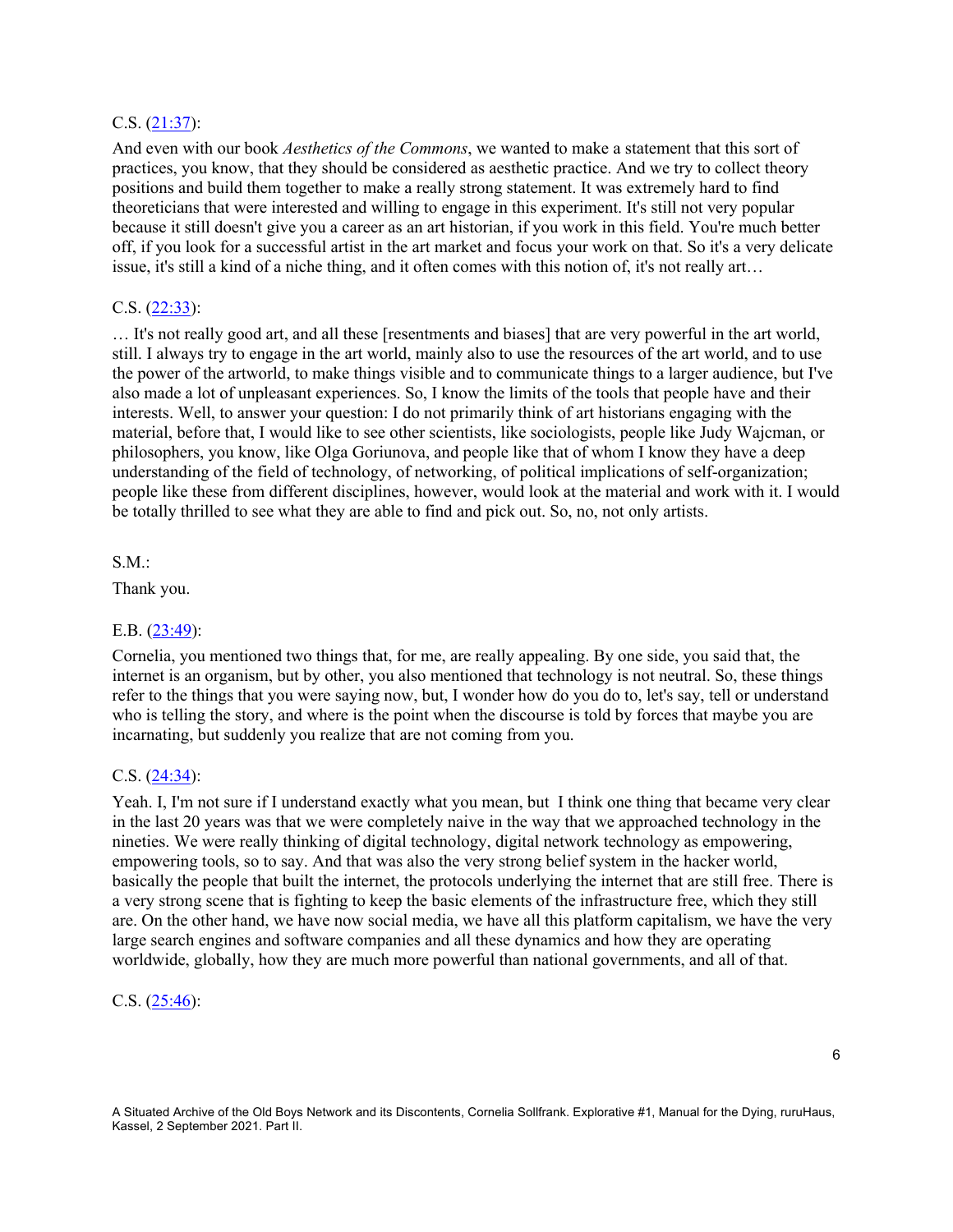I think that's what we find ourselves in is this paradox, because I still, if I think about, would I prefer the internet not to exist so that I don't have all the advantages or the, that I don't have all the disadvantages because, you know, I think it's becoming more and more visible, how much, also how the world, how politics, how economy have changed with the internet, with the network. And it looks very bad at the moment. So, we find ourselves in this paradoxical situation that we could inhabit a technology, which is to a large degree out of our control, not completely, but to a large degree. And, I think, I'm still in a place where I say, we still have to deal with it, we cannot give up on it, you know, especially because it's so powerful, and Germany is a country where there is this extremely, powerful and aggressive internet activism that regularly sues the government, that is fighting laws, legal protection and so on.

# C.S. (27:04):

I mean it's one of the most advanced countries in disrespect, and I think it's part of all political awareness and emancipation processes to understand the power of technology and to also emancipate ourselves in the sense of finding an attitude towards and make making political claims around it. So, I mean, there's enough reason to be depressed about it, and I'm regularly depressed about it, and sometimes I just hate it, but I still think we cannot just give it up. Especially because we cannot rely in this respect so much on politics at the moment, because politics in the classical sense of governments, et cetera, because they themselves either don't understand what's going on, or they are partly corrupt, or whatever. So, we have a huge gap and also huge necessity of people engaging in this field. Is this any answer to your question?

### E.B. (28:03):

Yeah. Yeah. But, at the same time, I also see a little bit of the dangers of, let's say most narratives, let's say, self-preparation narrative, and therefore it's really easy to get lost in the mirage of the reproduction of this narrative. And, and there is a moment that you will not know that you are repeating that narrative.

### C.S.  $(28:32)$ :

Can you please say what narrative…

### E.B. (28:35):

A general narrative, let's say historical political, social narrative related to these things. In the end, it's like, how to make effective a certain kind of dissidence.

### C.S.  $(28:50)$ :

I think that has always been part of cyberfeminism, and now, technofeminism, to also contribute to create not maybe a complete narrative, but also contribute to stories and, kind of, also create narratives around that. It's not like that there is one narrative and it's just there, and some anonymous power is creating this narrative, but we are all engaging in this narrative. And for me, the most important finding of the last years really was to understand this paradoxical situation in which we are, that we have to use Zoom, for example, and it's not only related to communication Technology, it's everything, you know, we are in the completely paradoxical situation. We know about what's happening to climate change and we still travel, we still use cars, we still heat our houses, we still use fossil powers. And so we are in an extremely paradoxical situation, in any respect, in our societies.

### C.S. (29:55):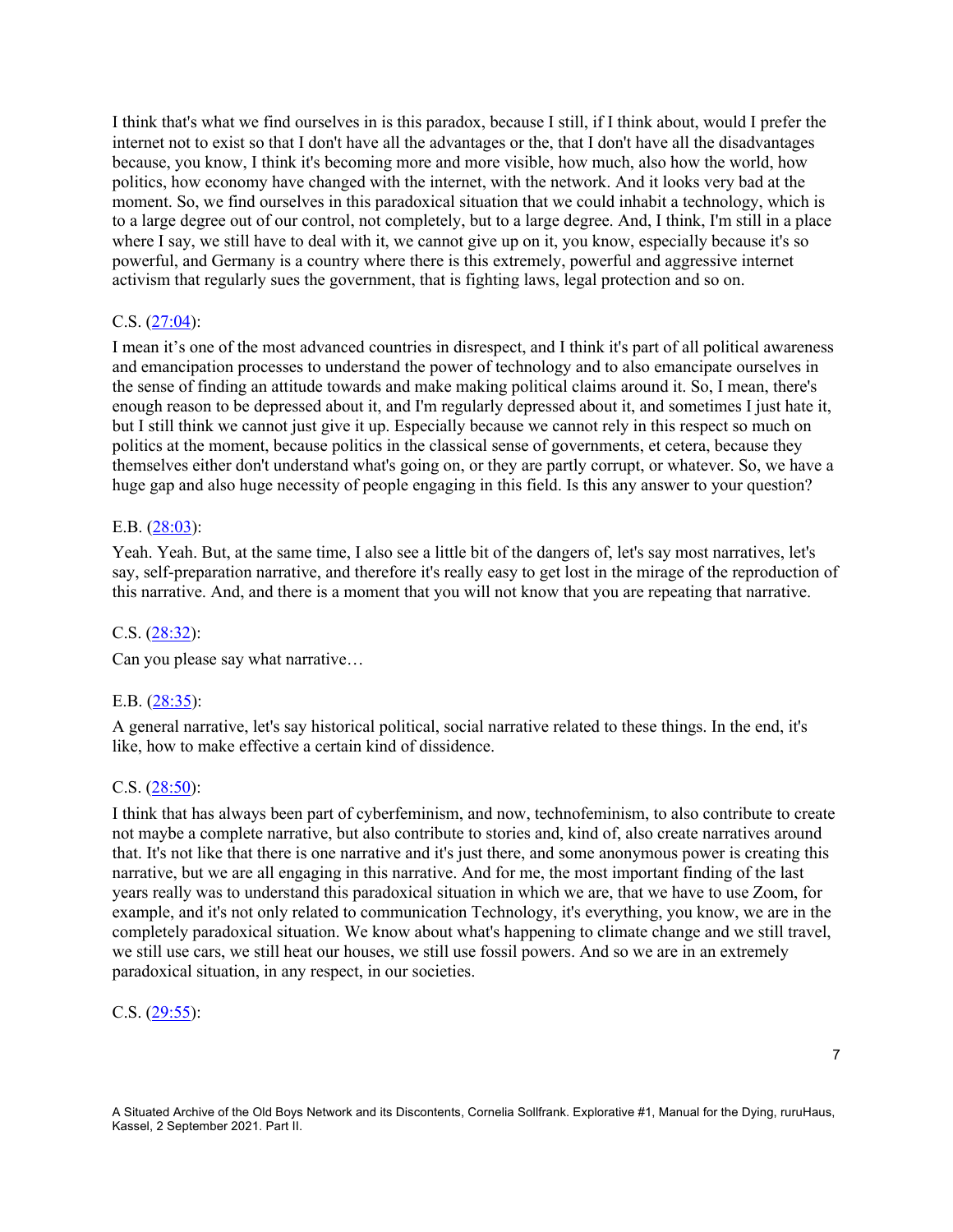And it's important that we don't go crazy of that because it's hard to stand because to really find a position where you stand on the ground, and you say, okay, we do it. But we have to change things. How can we change things, not giving up? How can we … What are our tools that we can use, for example, creating narratives and not just creating narratives and what are the tools, but also what tools can we create and how can we support each other? And I think this is what I mentioned briefly in relation to this term of care, that for me now, technology in the 21st century, and also digital technology is closely connected to a totally material and materialist discourse. It's not this immateriality anymore, which was the narrative of the, of the nineties.

### C.S. (30:50):

So, we know now that digital gadgets are produced under labor conditions, the exploitation of the earth, with rare earths that we need to build mobile phones; all the huge issues of digital trash and so on and so forth. So, we are in the middle … Technology is just part of this huge mess and paradox that we are inhabiting. And for me, techno feminism is a way to kind of connect to others, to find ways to stay sane, to make me try to do meaningful things within this very difficult situation.

#### Are you still there?

#### S.M. (31:35):

Yes, there's a question from the audience and she gets a mic, or I can just ask the first question and then maybe she will, continue. The main question is how do you get the personal archive of yours into an operable one, because you stored it at your house, on your computer, and it's very individual. And, you talked about all the others from OBN; yeah, the interoperability.

### C.S. (32:12):

I know what you mean. Yeah, that is an interesting question because I'm not an archivist, I'm learning a lot. For me, it was interesting to get this kind of mirror of, how I was doing things and storing things and all my cosmetics boxes that are full of DV tapes and all of that. And now I'm talking to you, to the people of the archive, and we are talking, and we're creating a spreadsheet. I always hated spreadsheets, but now I kind of only recently understood the power of spreadsheets, really did. And it was like, wow, when you make a proper spreadsheet, you can do anything with it. But, of course, the most difficult question is how you sort the material, also in terms of categories. You need to sort the material in a meaningful way,

### C.S.  $(33:13)$ :

so that it is findable and searchable, and that are, probably, the most important questions related to archiving. And, of course, traditional archives, I would say, have their standard parameters that we also use. But of course, we're also thinking about what else can we use that makes the material accessible in a different way. And in terms of organizing the material that we've created with OBN, we are thinking at the moment, or we almost decided to categorize it the events, along the international conferences, the workshops, the talks, the networking events, our participation in other events, because these real-life meetings, were kind of the structuring moments of the Old Boys Network. It would have never existed without these. So, it was always this two-part division between what form of organization can the internet provide and how can this feed into real-life meetings – and the other way around.

### C.S. (34:30):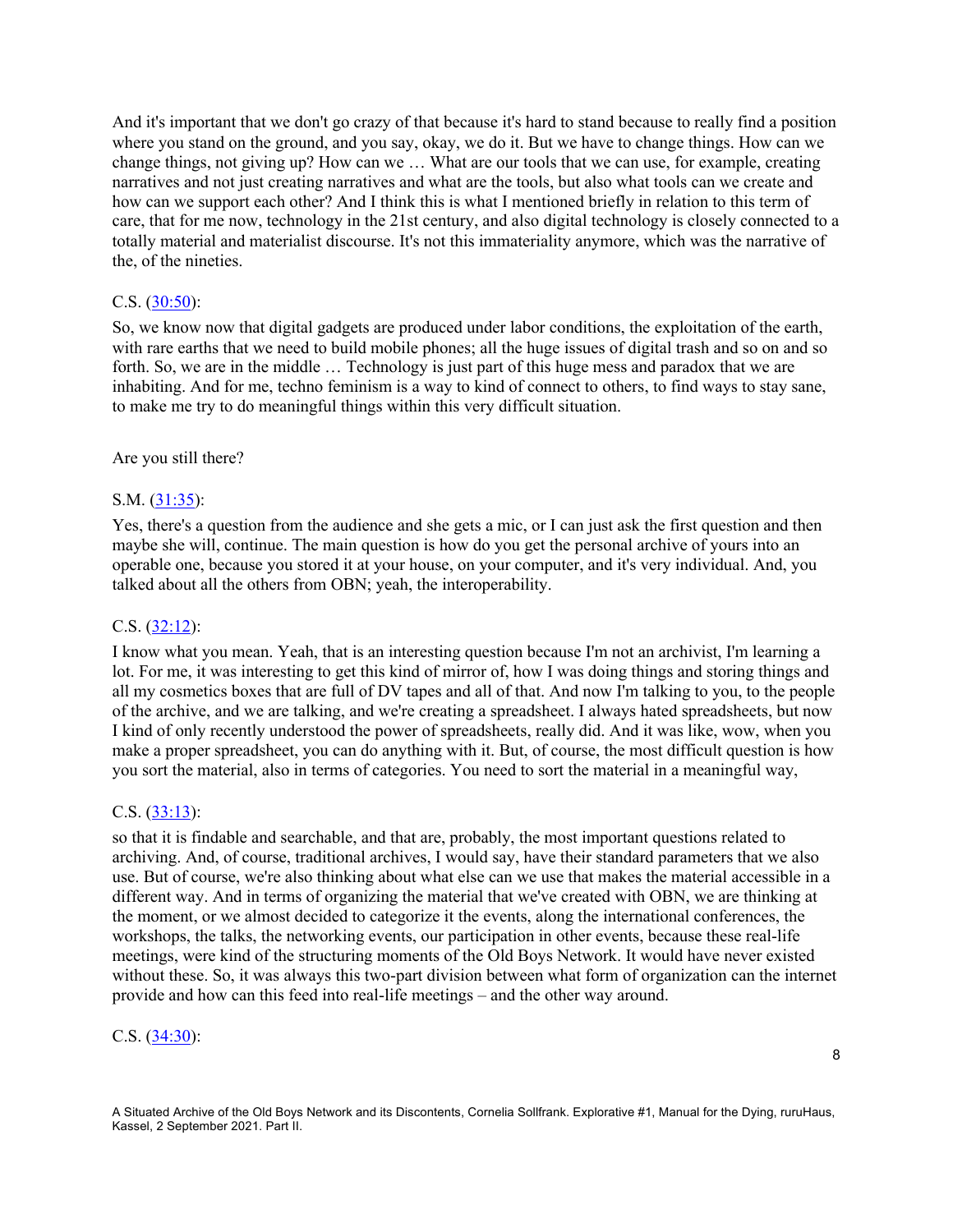Yeah, but as I'm not an archivist, sometimes I feel like a complete idiot because I don't know all the standards of how things are properly archived, but I'm open to learn and to discuss. And, I think that's very interesting if professional archivists look at the material because they have kind of a different way of seeing things and sorting. And that is very interesting for me. I can still decide if I follow or not, but, it also helps me to see my own material in a different way. And I think in the end, any archive you look at, you know, it's never perfect. It's always based on compromises and decisions. I was very tense about that and thought, oh, we have to do it differently, but at the moment, I'm totally relaxed. And I think, we just go into the process. And we'll see, and we make decisions and we'll come to some form of conclusion and it will be okay. It will never be perfect…

# F.H. (35:33):

You were mentioning that you've been thinking, of course, of your own position in archiving and the legitimacy of it, and that you have two helpers. And I'm wondering if you have been thinking or just pondering whether to supplement the bilateral contact you have with former OBN members, with a more transpersonal one. Like a lot of what you did was based on creating an assembly situation to discuss maybe also to call forth what you said about archiving, the social relations that made up the network, more than just the classical academia. So yeah, my question is if you've been considering also a transpersonal dialogue and discussion.

### C.S. (36:23):

Yeah, of course we did. And it's also a question of practicality and what is possible? It became obvious at one point that it would be an option, if I would initiate it somehow, because someone has to take initiative to organize whatever form of interaction. And I decided I don't want to do that, again, because that's what I did for five years. So what is practical? What can be realized within the archiving project is to have interviews, dialogues about the different questions, to tell different stories about OBN. And we decided that I'm not doing these interviews. So, someone else [Malin Kuht] is doing the interviews. And I think it's quite nice because it's already graspable that something else is kind of emerging, which is totally independent from me, which I really like. The other idea is, because next year is our 25th anniversary in Kassel, and hopefully the archive will be available in some form, because there has also been created a huge platform called Cyberfeminism Index [cyberfeminismindex.com] or catalog of cyberfeminism by an American researcher [Mindy Seu] recently, which is much more comprehensive than just OBN.

### C.S. (37:44):

And she was also suggesting that we could probably do something together. So, I think, I like the idea to have something like a launching event or something, because that would be doable, but to have a constant process of like a transversal discursive constellation around the archiving process, I think it's a nice idea, but it's not realistic. And this is also a question of resources, of not just time and money, but also, I mean, who would do it, who would organize it? And for me, it was clear that I don't want to do that. You could do it. [Laughs] If anyone takes initiative, I'm totally happy with it.

#### S.M. (38:34):

I have a very personal question to you: when you are in this process of archiving your work, which took place a long time ago, I mean 25 years ago. Do you sometimes sit there and doubt the material, doubt that the material is enough or that it doesn't preserve all your thoughts on cyberfeminism? Yeah, do you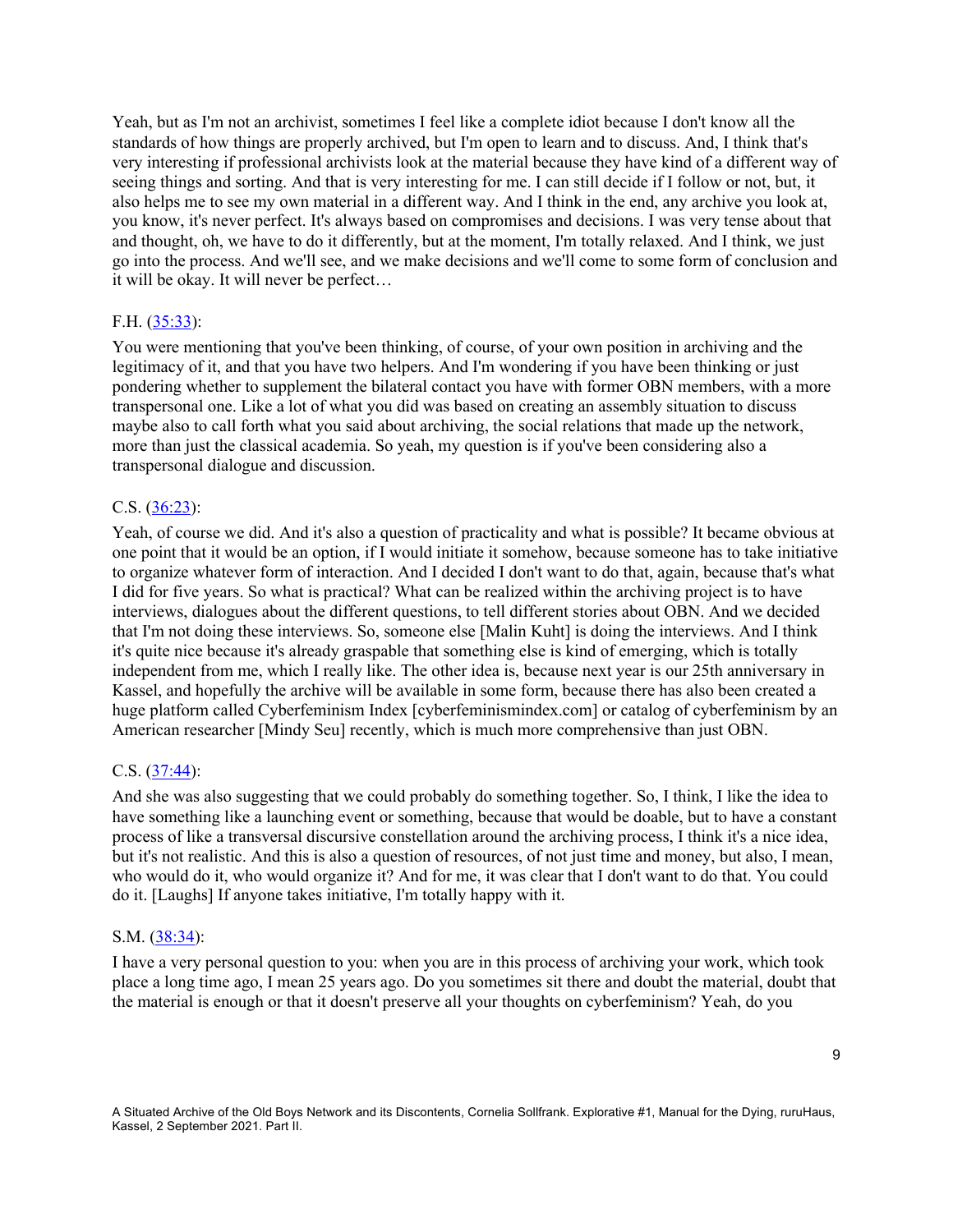always believe in your archive or do you sometimes like think we should have started earlier or do it in a different way?

### C.S. (39:12):

No. I totally doubt the archive, at the same time, also because I had the space, it was no problem to keep it, you know. I was always, and it was not just in relation to Old Boys Network, but all the net culture of the nineties, it never was big in the art world. And I knew it was super relevant. I just know that it was super relevant and I thought the world will understand at one point. So, we just wait a little bit, and do something else. In the meantime, I feel that the world understands and we do have the material.

I doubted the material when we started this archive, I thought, probably it's not enough for a proper archive. And then when we started to unbox all the material and sorted it, I thought, oh my God, it's so much material. It's so much stuff.

### C.S. (40:04):

I think you can never estimate in a kind of neutral way, also because it's not just material. It's all very emotional material. You know, it was my *life* for five years. I invested everything I had in this network. And it was not paid work, and it was some recognition, but it was not like, wow, you did great stuff and now you're rewarded or acknowledged or anything. So, it was for me a very intense time and I put a lot of heart in it. So, personally for me, it's super relevant. I always had the feeling that we intuitively did the right thing, but we could not always explain it very well, what we were doing and why we were doing what we were doing.

#### C.S. (40:55):

So, I was always kind of existing with this idea that one day I want to understand better what we have done, and what it was. I mean, this is really an ongoing feeling I have, and that always brings me back to the material. It always brought me back, I mean, I let it rest after we stopped in 2001, because it was not nice how the network ended. On the contrary, it was very traumatic – like a lot of collaborations end in very bad ways and people are hurt and feel misunderstood and everything. So, I just let it sit there and I did something else, but, for me, it was clear, it was important. It is important, and I will go back and access it some, at some point. And it was only 10 years later, that I revisited the material, the first time, again and looked at it under a very specific question, research question, and I could go through and say, ah, I found a lot of interesting insights with this research.

#### C.S. (41:57):

And then, with this new interest in technofeminism, cyberfeminism, xenofeminism, all that gender related techno theories, and the renewed interest in cyberfeminism, I got all these invitations again, to go to panels and talk and discuss with the next generation of people; and seeing that they don't know anything about our work, that they completely misunderstood it, most of it, I thought, oh my God, we really have to make it available and accessible to them because they are really interested and they deserve that they can know better. So that was a motivation. So, it's both it's a motivation from like a social relevance that I see at the moment, political relevance even, but also for me, a personal relevance. And I always doubt what I have and what is the relevance of it. But that is why I'm interested a lot in dialogues with very different people, because that is a way, for me, to better understand what this stuff is and what it was, what we were doing.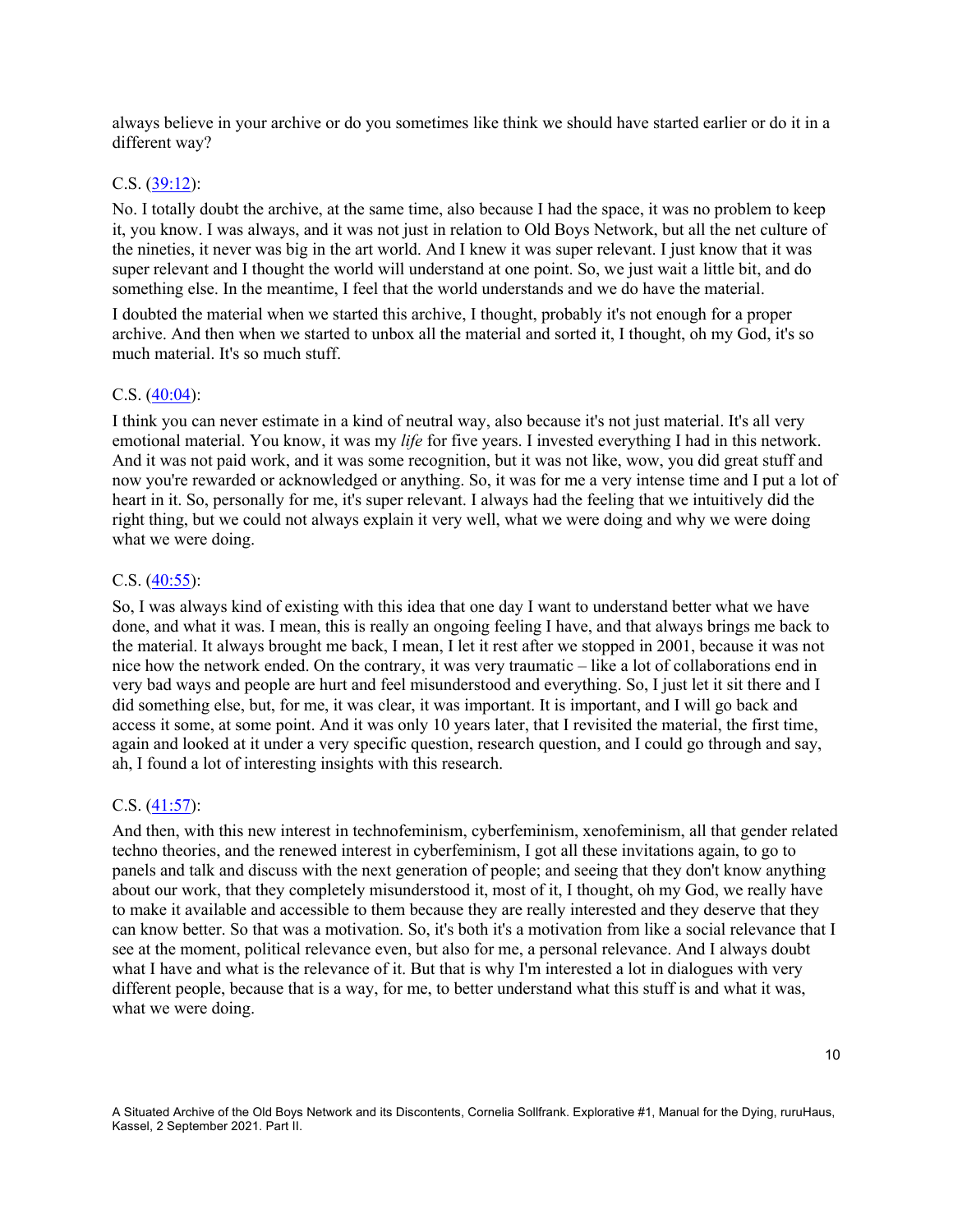### F.H.:

Thank you.

# M.G. (43:05):

Are there more questions from the audience? No. Maybe there are more questions from you, Cornelia?

# C.S.  $(43:13)$ :

Maybe Eric, because you have been thinking a lot about the Manual for the Dying. Spontaneously, when you saw this OBN work, what was your association with the manual? What do you see? Where does it connect? In what you see in the manual?

# E.B. (43:32):

There was one idea – while there are many issues and many zones, let's say, that we are interested in – and one of the zones that we thought about is like how to understand a, let's say, an articulation or a case or a circumstance in where something gets activated. I was thinking of a very specific circumstance with, by example, entropy and energy, and how energy is perceived. And, in the end, entropy can be understood as, for example, chaos. But at the same time, it can also be understood as an opportunity to another form and to an endless possibility of forms. So, thinking in that way, then information could be seen as incarnation of a possible new organization, or a new possible form. So, the question is, if you have like these forms, how to make, let's say, a good metamorphosis from one side to the other, and to keep the same, let's say, strength and to keep the same sources and the same tension, although you are changing the body or form of figure and of context, as well.

# E.B. (44:57):

So, it's very important, how can you make these new possibilities for the energy? And, and it's something that I believe that's where the archive is in the sense of reactivating in a different context. But, let's say, the stories, the points of contact that you have with other circumstances. So, in that sense, we found that this could also be part of this question about how to create and to pass on energy.

### C.S. (45:32):

Yeah, sounds great.

# F.H. (45:34):

I know, it's a big question to end with, but what kind of manual would you need?

### C.S. (45:39):

I don't know. I can't really say, but for me, this process of being in a dialogue with different people, at the moment, is the most helpful thing. And I have problems to think in these terms of a manual, at all. Maybe if we are further into the process and look back and see, okay, we made these different steps, and what helped, well, then…

### F.H. (46:03):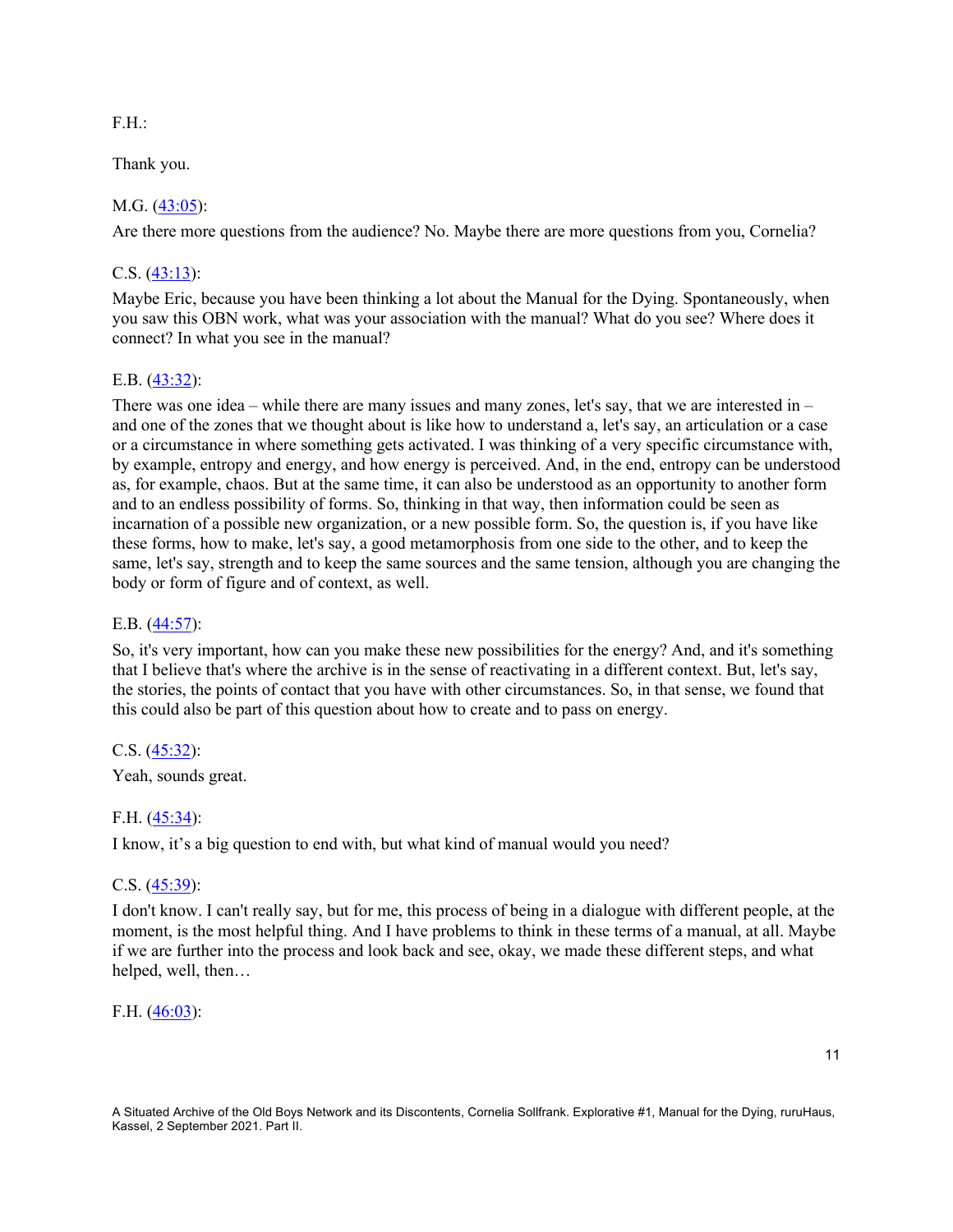Well, the spreadsheet was one thing you mentioned...

#### C.S. (46:05):

Yes, the spreadsheet was a crazy thing for me. It was like a revelation I have to say. It's a different way of thinking, but the there is so much power in putting information together in a certain way. That doesn't mean that it has to be the only way, but it's a very powerful way. I think for me, the most important aspect is probably – because after the end of the OBN and I kept the material and I had the feeling I put so much energy, for example, even the domain name, OBN.org, I registered it, and I pay for it, every year. So, I have and take certain responsibilities, and it made me often feel a little bit alone with all of that. I thought, oh, there was this great energy – talking about energy – it triggered so much.

#### C.S. (47:02):

It also was, I think, inspirational for so many people. It made a lot of difference in many people's lives, you know, what we did together. And then it's kind of dying down and some things are left over. And, for me, it was very important – and this is also something I forgot to say at the beginning, I wanted to thank all the people that put the event together today. And in particular, the dedicated people of the documenta archive, which I'm very much looking forward to engage much more with in an exchange, but also the people in the archive group, our archive group, which is independent from documenta archive, in particular, professor Nora Sternfeld, who initiated the archive project. And I'm so very grateful that she initiated the project and that she found some resources so that we could start working on it.

#### C.S. (48:03):

It was a sort of a healing, already for me after having invested so much energy in this collaborative effort and then see it dying down and feeling kind of depressed or alone, saying, oh, you know, what's left from it? And then feeling the new energy coming, the new interest from the next generation, and the initiative by someone else that demonstrates interest and makes an effort to give, to provide resources, to kind of activate the whole thing and go back into this process, you know, to create, to transform again, create energy, transform energy, and all of that. So, what I wanted to say is not just thank you to all these people and also Malin [Kuht] and Julia [Stolba] for their interest in collaborating with me. But I think in terms of a manual, I think it's extremely important that you're not doing it alone, that you find collaborators.

#### C.S. (49:04):

That's the first thing, to think about who can you collaborate with, because that is essential. So, I'm always looking around, trying to expand and find new formats, be it in commissioning works or engaging in dialogues and exchange. That is for me also to keep the energy and to pass it on and, probably, into new and different articulations. But, what is essential is this communication and interaction with other people, and then, regarding the manual, then it becomes very pragmatic immediately. You know, it's a question of resources, how much time can you dedicate to something? If you want to dedicate time and focus, then you need resources. And as I said earlier, it's not this sort of project that the art world is willing to give resources to.

#### F.H. (50:00):

So, do you think it's because it was the first Cyberfeminist International was situated within the context of documenta x that it is now ending  $-1$  mean, you're still negotiating, also here in this room  $-$  but that it will end in an archive. Imagine that it had launched somewhere else...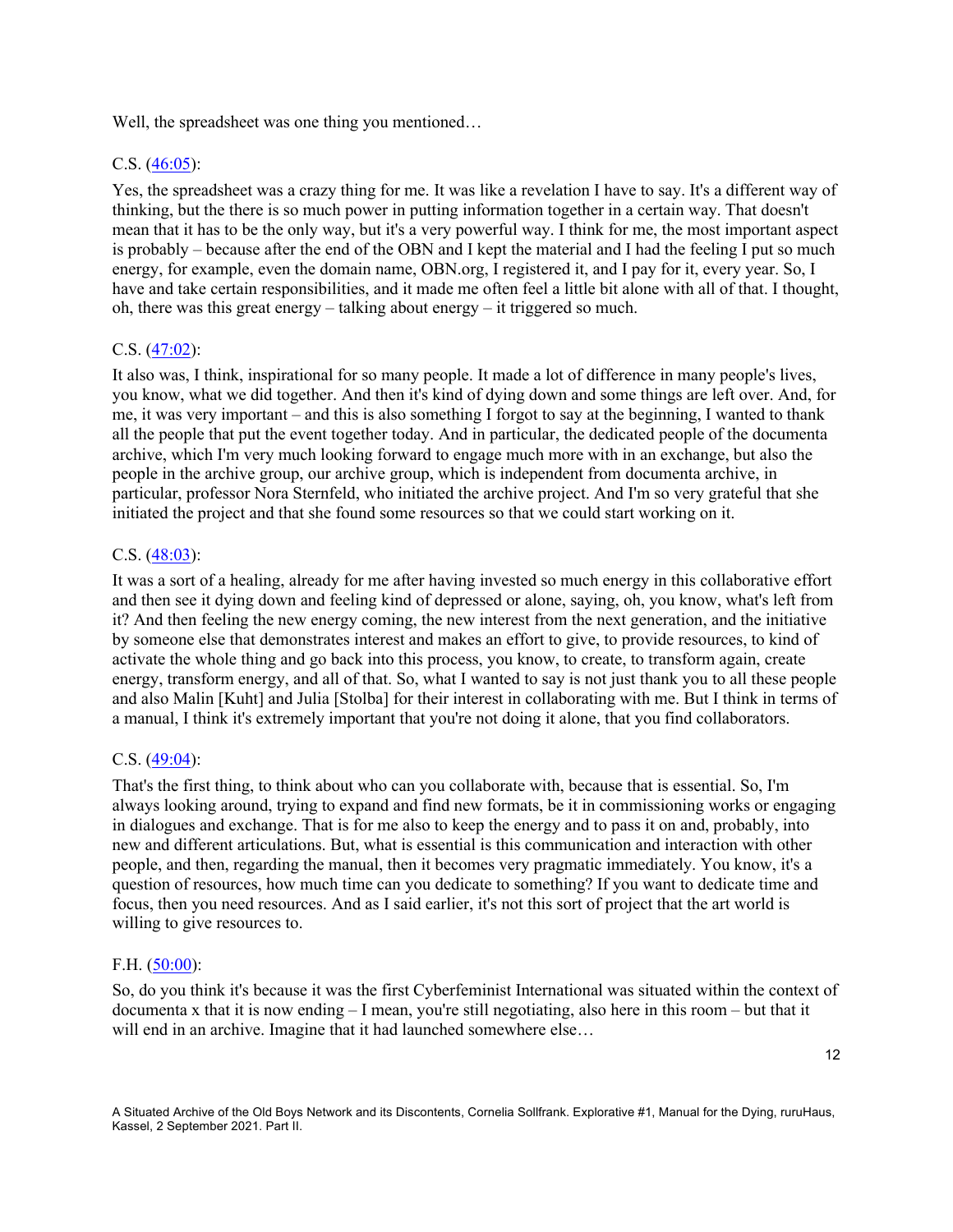### C.S. (50:25):

First of all, I don't like to think of the OBN archive ending a document archive. But it made sense in a way, Nora was teaching at the Kunsthochschule in Kassel, in the department for documentary studies and they were looking back and different aspects of documenta. They were engaging with Hybrid Workspace. They found cyberfeminism and the Old Boys Network and all of that. And it was this coincidence that she was in Kassel, and there were students who were very interested, and then they found out this happened actually here in Kassel, how exciting, let's do something about. It was a kind of a nice coincidence that generated some energy to make something going.

# C.S.  $(51:15)$ :

But, of course, it could have been anywhere, I mean, not anywhere, but there's, of course, other places like the feminism archive in London, for example. Of course, it needs a home, it needs someone hosting the archive and taking responsibility. That's very important. But for me, it's more important to think of the archive as something that is available. That is basically everywhere, can be everywhere, where people want it to be and need it.

### F.H.s

Of course, thank you so much.

### $CS:$

Of course, technofeminists, cyberfeminists, we were socialized with power-critical thinking. And of course, I mean, thinking about documenta and power, you can create some stories around that. It's still thought to be the most prestigious exhibition for contemporary art, creating a lot of power, simply having a lot of power. documenta has this power, that's clear; associated is the document archive, which is also living in this aura of the documenta.

# C.S. (52:32):

Of course, this can be seen problematic, at the same time, my strategy was always to be inside and outside, to have one foot in the institutional world, in the system, in the infrastructures, also where the resources are, and still keep a sort of independence; thinking from outside and see how this can go together well. And I think in particular, when it comes to notions of taking care of things, Annet Dekker, for example, a Dutch theoretician, she developed this notion of "networks of care," where she develops the idea of collaboration between people within institutions and often experts are outside institutions, experts in a special field, when it comes to technology, for example. So, that institutions work together with people outside and they put their resources and their skills together to take care of something.

### C.S. (53:32):

Of course, there's a skepticism around that. On the other hand, it's always an opportunity, but that already started in 1997 when we were invited to documenta. We said, well, what does it mean if we put ourselves in the context of this exhibition, do we sell out? And especially because Hybrid Workspace was not very well equipped. So, we had that one side, yeah, it's very prestigious, but we hardly get any funding for the first Cyberfeminist International – you have this paradoxical situation again. And then we said, okay, there is something we want to use documenta for. We know why we are going there. We use it as a platform to communicate something. That's why we are going. Even if the conditions are not very good. So, we did it. I think you just have to reflect and where you are and what kind of compromises you have

13